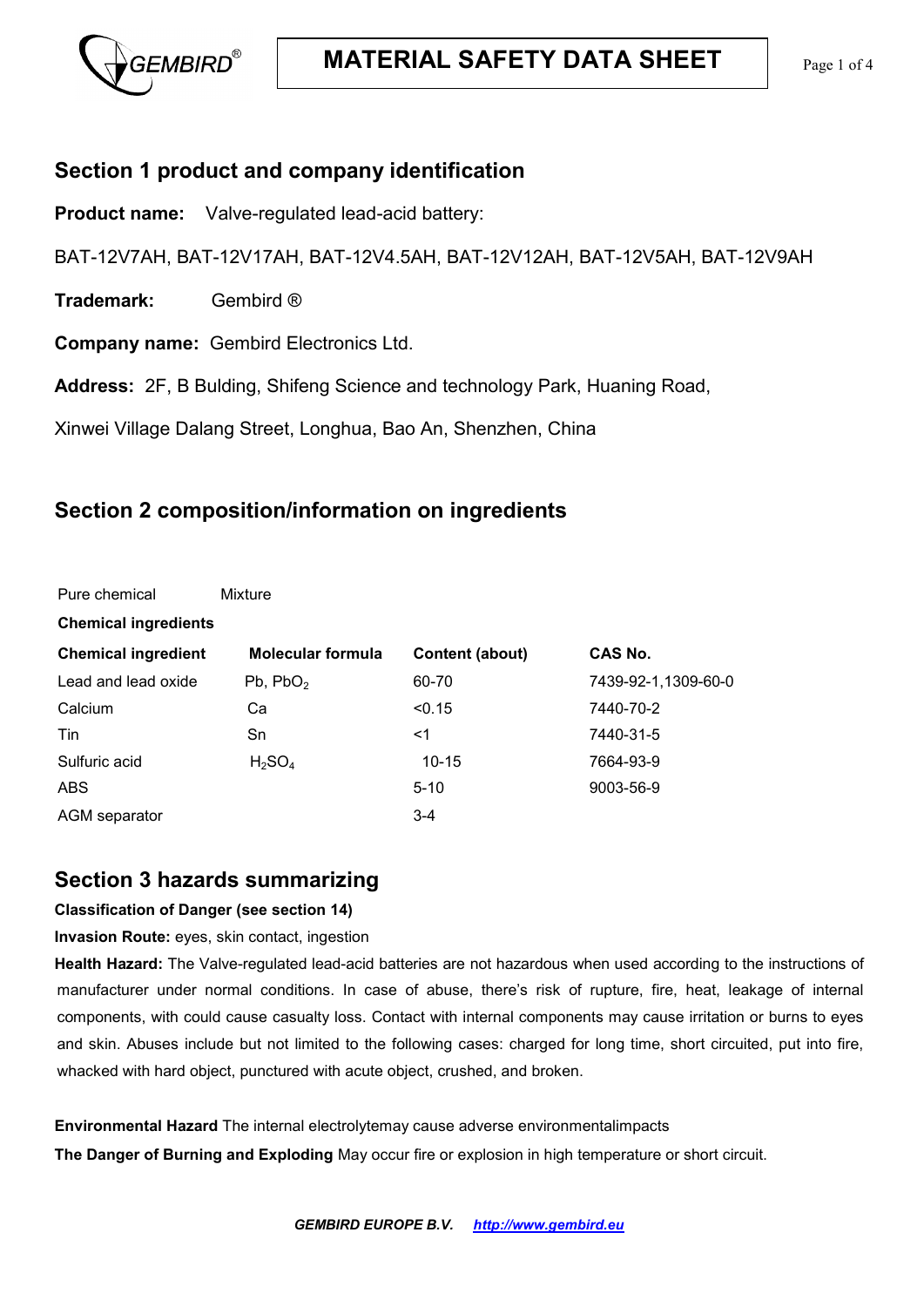

#### **Section 4 first-aid measures**

**The valve-regulated lead-acid batteries are not hazardous with eye and skincontact under normal circumstance. In case of internal hazardous substanceleaking, following measures should be taken if body parts contact with these substance:**

#### **AFTER SKIN CONTACT:**

In case of contact, immediately wash skin with soap and copious amounts of water.

#### **AFTER EYE CONTACT:** In case of contact, flush eyes with clean water for 15 minutes while lifting eyelids.Get prompt medical attention.

**AFTER INHALATION:** If inhaled, remove to fresh air. If not breathing give artificial respiration. If breathing is difficult, give oxygen.

#### **AFTER INGESTION:**

If swallowed, wash out mouth with water provided person is conscious. Call a physician.

#### **Section 5 fire-fighting measures**

**Characteristics of Hazard** Toxic fumes; gases or vapors may evolve on burning.

**Hazardous Combustion Products CO, CO2, acid, hydrogen and oxygen gas**

**Fire-extinguishing Methods and Extinguishing Media** Carbon dioxide, dry chemical powder, or appropriate foam

**Attention in Fire-extinguishing** The Firemen should put on antigas masks and full fire-fighting suits.

#### **Section 6 accidental release measures**

When leakage of batteries happens, liquid could be absorbed with sands, earth, or other inert substance, and the contaminated area should be ventilated meantime. Damaged batteries that are not hot or burning should be placed in a sealed plastic bag or container.

#### **Section 7 handling and storage**

**Handling:** don't handling the batteries in manner that allows terminals to short circuit **Storage:** Store and used far away from heat, sparks, open flame, or other heat ignition sources, and under room temperature(<30°C) in ventilating and dehumidifying environments

#### **Section 8 exposure controls/personal protection**

**Maximum Allowable Concentration:** No Standard available

**Engineering Controls:** no engineering controls are required for handling batteries that have not been damaged. Personal protective equipments for damaged batteries should include chemical resistant gloves and safety glasses.

Version: 2.2 update: 2013/01 Page 2 of 4

# **Section 9 Physical and Chemical Properties**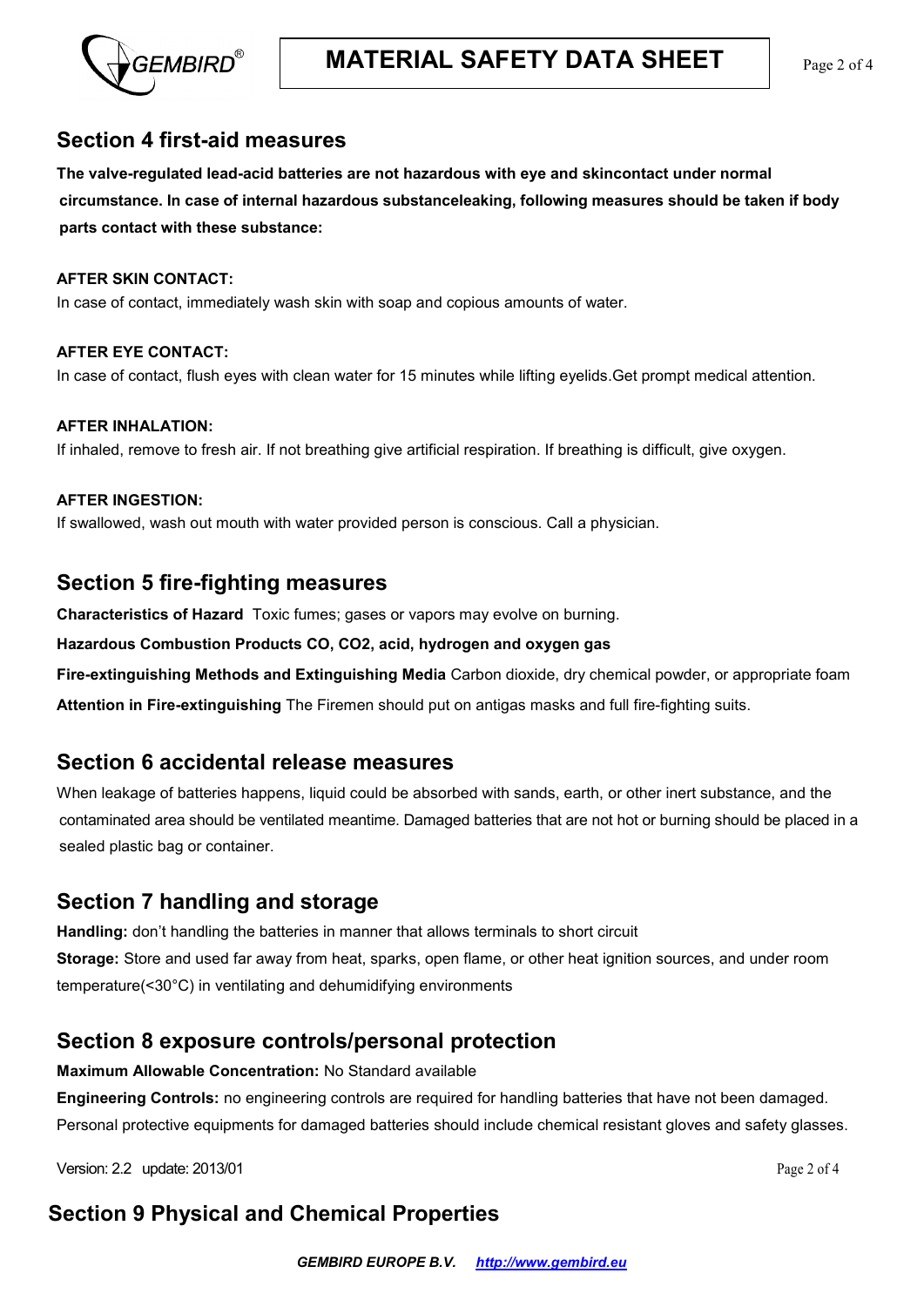

**Not applicable**

# **Section 10 stability and reactivity**

**Stability** Stable under normal temperatures and pressures: environment temperature +20…+35 °С; relative humidity 45…80 %; atmospheric pressure 84…107 kPa (630…800 mm Hg) **Incompatibility** oxidizing agents **Conditions to Avoid** Heat and open flame, short circuit, and water **Hazardous polymerization** Will not occur **Decomposition Products CO, CO2 , acid, hydrogen and oxygen gas**

## **Section 11 toxicological information**

This product does not elicit toxicological properties during routine handling and use.

## **Section 12 ecological information**

**Ecological toxicityN/A**

**Biodegradability N/A**

**Non-biodegradabilityN/A**

**Other hazardous**Th**e** internal electrolyte may cause adverse environmental impacts

# **Section 13 disposal**

**Waste Treatment** Recycle or dispose of in accordance with government , state & local regulations.

**Attention for Waste Treatment**: Deserted batteries couldn't be treated as ordinary trash. Couldn't be thrown into fire or placed in high temperature. Couldn't be dissected, pierced, crushed or treated similarly. Best way is recycling.

# **Section 14 transport information**

UN NO. N/A **Proper shipping name:** N/A **Packing group**: N/A